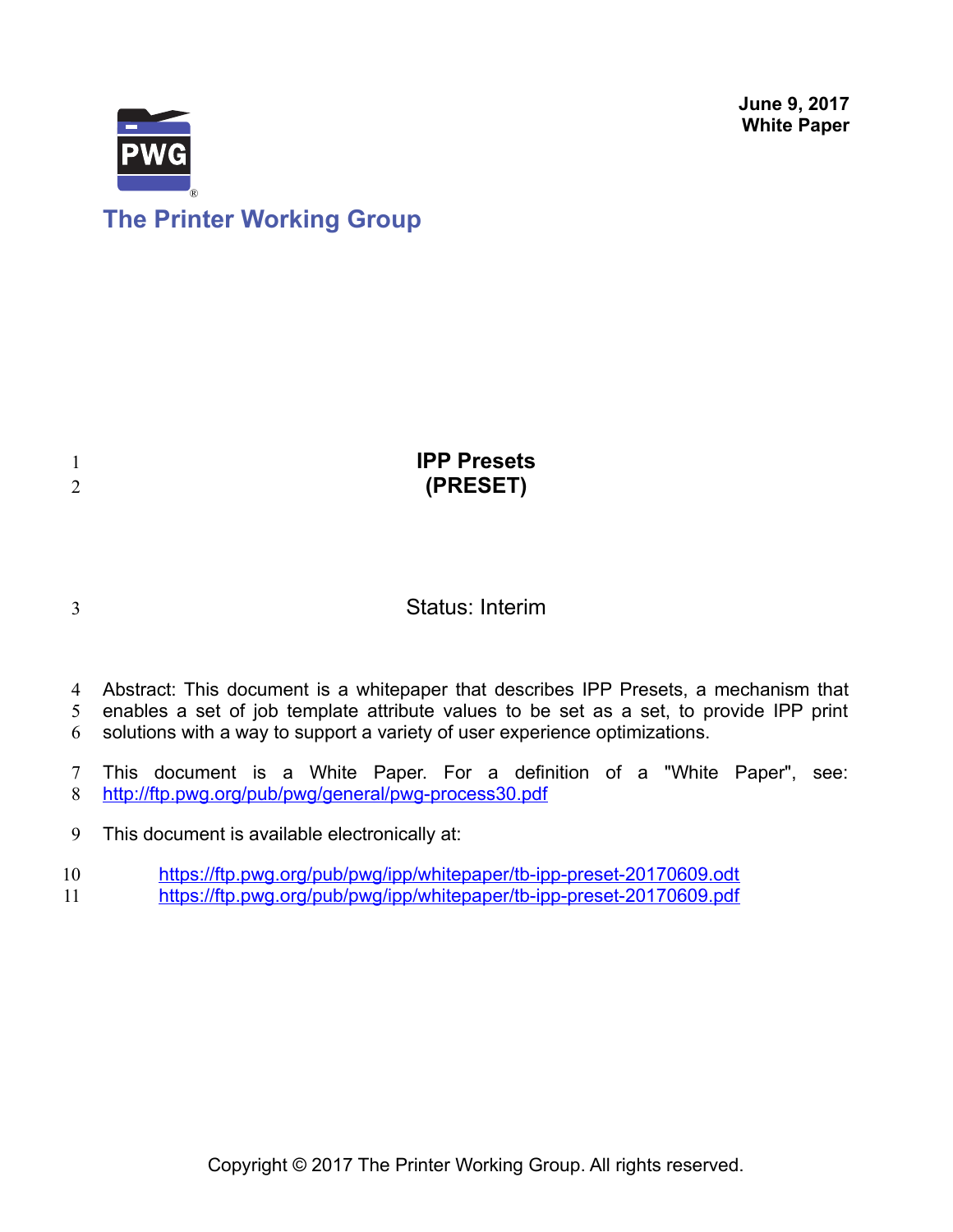- Copyright © 2017 The Printer Working Group. All rights reserved. 12
- Title: IPP Presets *(PRESET)* 13

The material contained herein is not a license, either expressed or implied, to any IPR owned or controlled by any of the authors or developers of this material or the Printer Working Group. The material contained herein is provided on an "AS IS" basis and to the maximum extent permitted by applicable law, this material is provided AS IS AND WITH ALL FAULTS, and the authors and developers of this material and the Printer Working Group and its members hereby disclaim all warranties and conditions, either expressed, implied or statutory, including, but not limited to, any (if any) implied warranties that the use of the information herein will not infringe any rights or any implied warranties of merchantability or fitness for a particular purpose. 14 15 16 17 18 19 20 21 22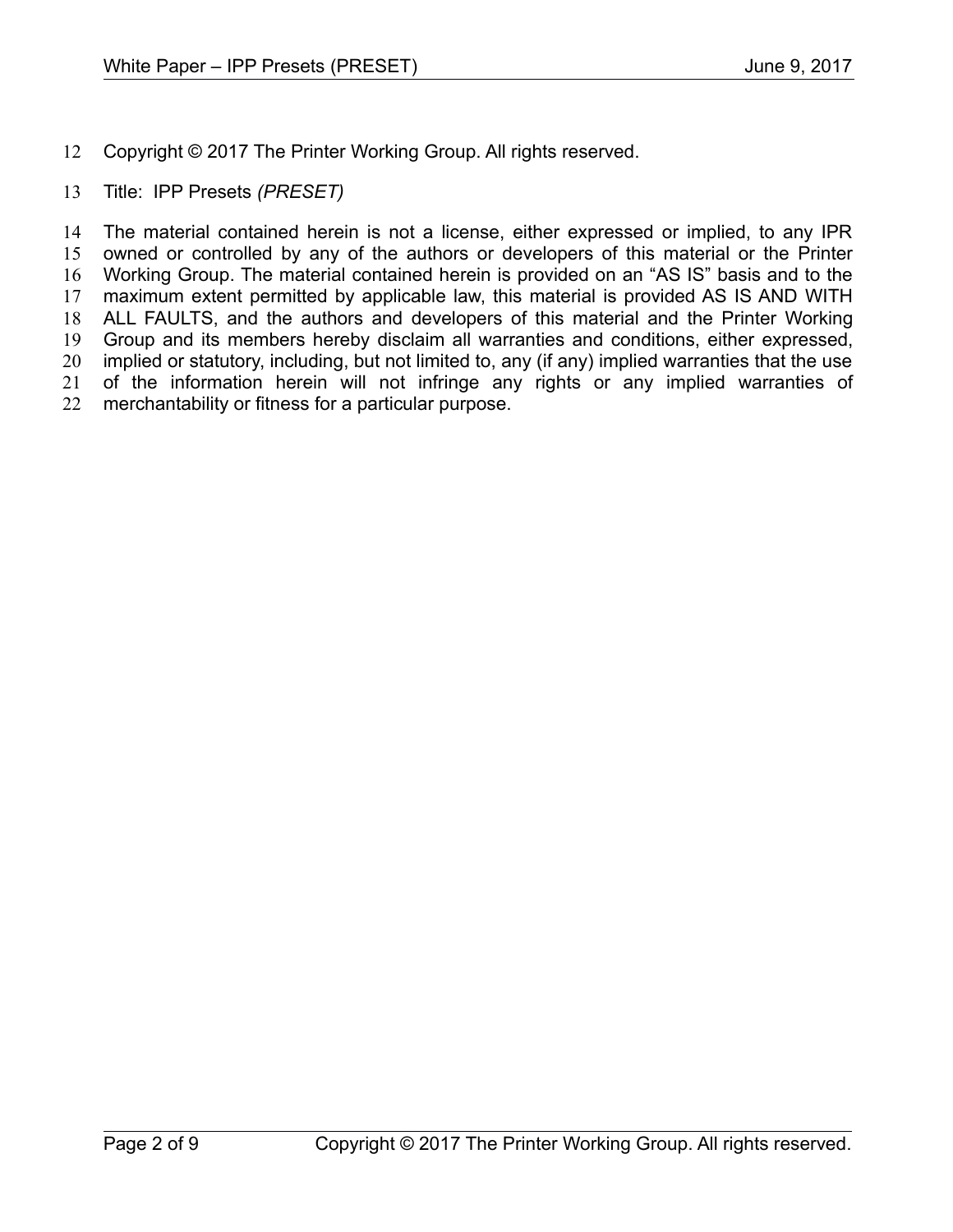| 23 | <b>Table of Contents</b> |  |
|----|--------------------------|--|
| 24 | $\blacktriangleleft$     |  |
| 25 |                          |  |
| 26 |                          |  |
| 27 |                          |  |
| 28 |                          |  |
| 29 |                          |  |
| 30 |                          |  |
| 31 |                          |  |
| 32 |                          |  |
| 33 |                          |  |
| 34 |                          |  |
| 35 |                          |  |
| 36 |                          |  |
| 37 |                          |  |
| 38 |                          |  |
| 39 |                          |  |
| 40 |                          |  |
| 41 |                          |  |
| 42 |                          |  |
| 43 |                          |  |
| 44 |                          |  |
| 45 |                          |  |

46

|  |  |  | <b>List of Figures</b> |
|--|--|--|------------------------|
|--|--|--|------------------------|

47

# **List of Tables**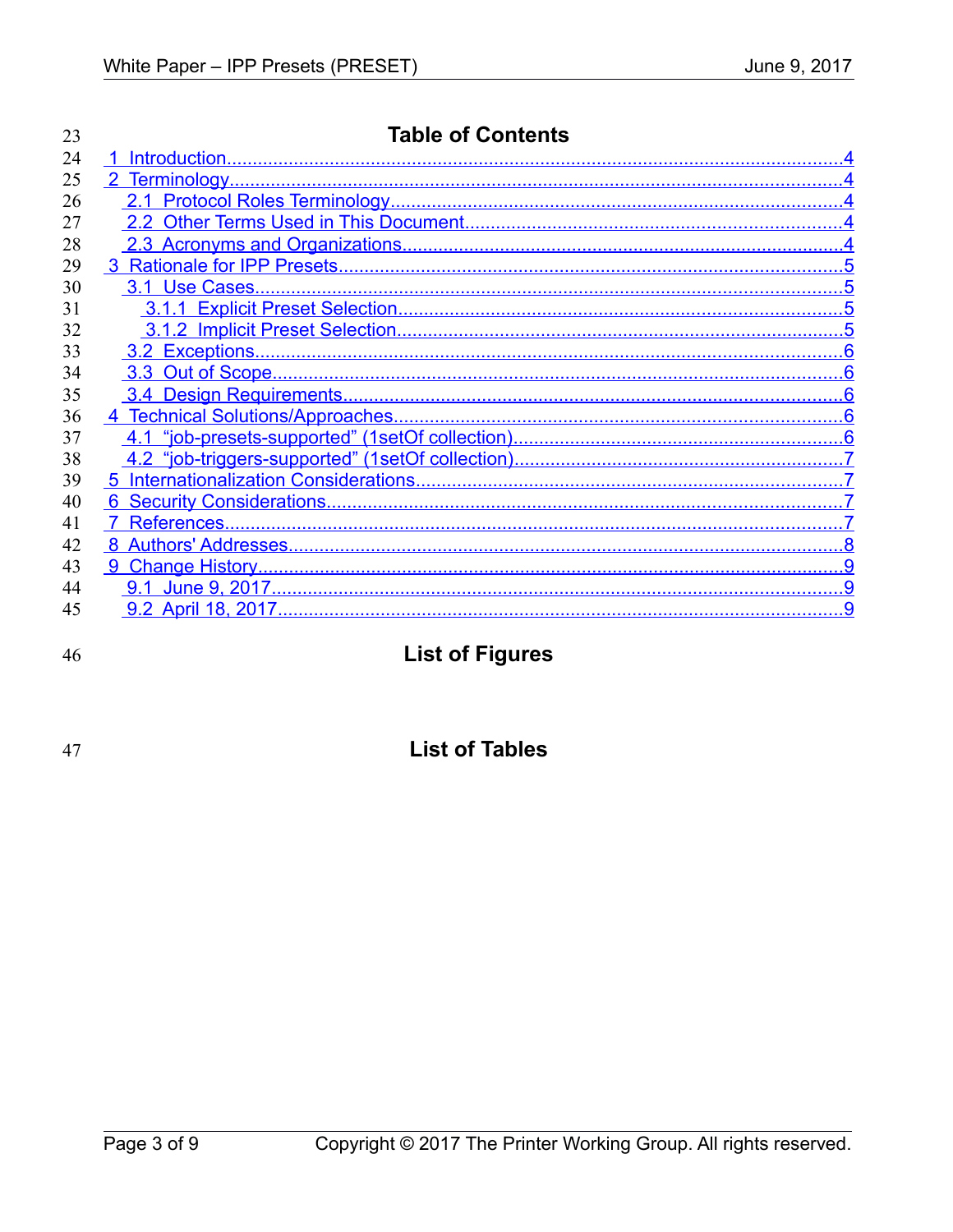# <span id="page-3-4"></span> **1 Introduction** 48

This whitepaper defines a system of new IPP attributes that allow a Printer to describe a set of one or more "presets", which are a set of job template attributes and attribute values that are applied together as a group. Each preset set has a named label and may also have an associated "trigger", allowing the preset to be applied in response to some initial user selection. 49 50 51 52 53

# <span id="page-3-3"></span> **2 Terminology** 54

#### <span id="page-3-2"></span> **2.1 Protocol Roles Terminology** 55

This document defines the following protocol roles in order to specify unambiguous conformance requirements: 56 57

*Client*: Initiator of outgoing IPP session requests and sender of outgoing IPP operation requests (Hypertext Transfer Protocol -- HTTP/1.1 [\[RFC7230\]](#page-7-1) User Agent). 58 59

*Printer*: Listener for incoming IPP session requests and receiver of incoming IPP operation requests (Hypertext Transfer Protocol -- HTTP/1.1 [\[RFC7230\]](#page-7-1) Server) that represents one 60 61

or more Physical Devices or a Logical Device. 62

#### <span id="page-3-1"></span> **2.2 Other Terms Used in This Document** 63

User: A person or automata using a Client to communicate with a Printer. 64

#### <span id="page-3-0"></span> **2.3 Acronyms and Organizations** 65

- *IANA*: Internet Assigned Numbers Authority,<http://www.iana.org/> 66
- *IETF*: Internet Engineering Task Force,<http://www.ietf.org/> 67
- *ISO*: International Organization for Standardization,<http://www.iso.org/> 68
- *PWG*: Printer Working Group,<http://www.pwg.org/> 69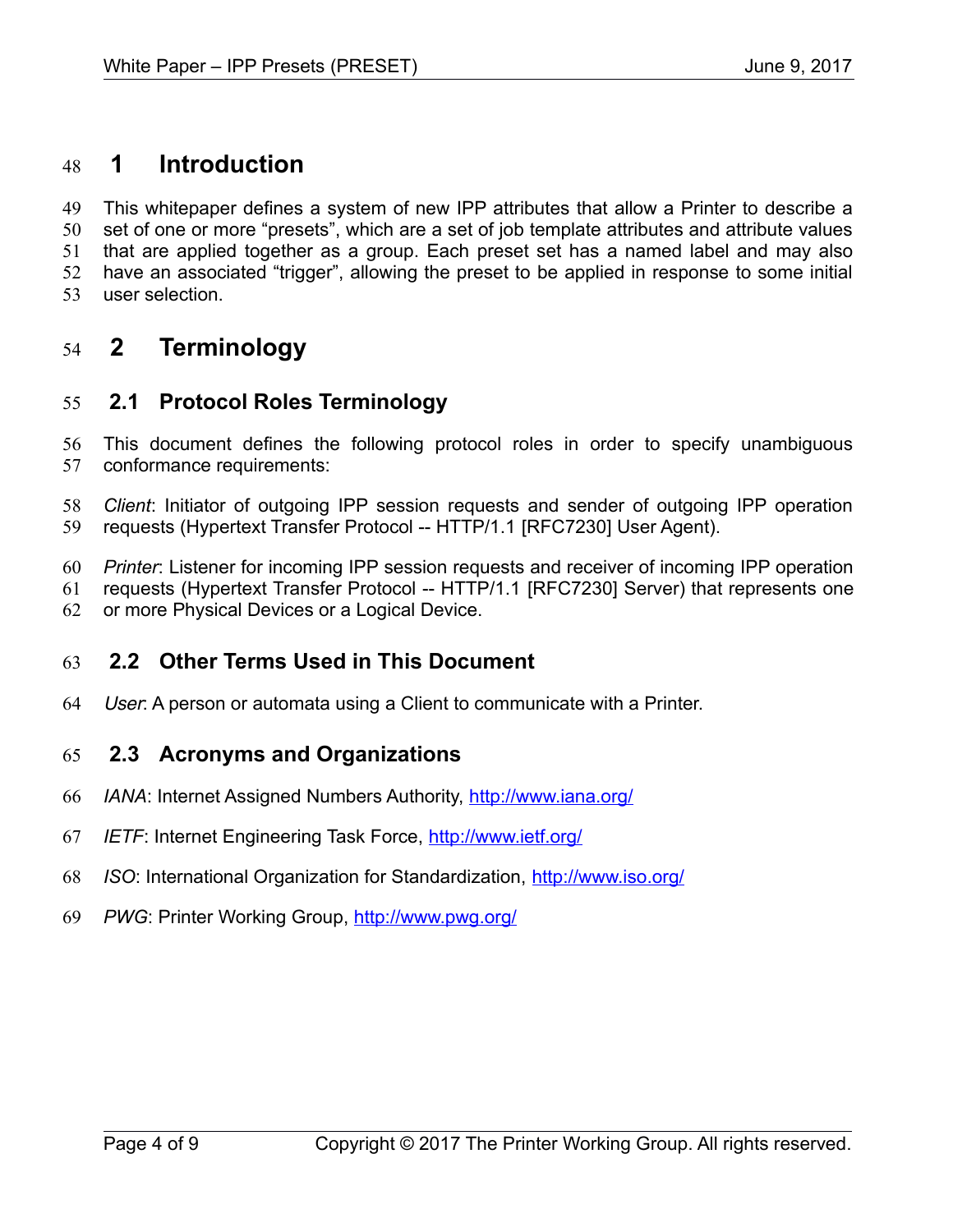# <span id="page-4-3"></span> **3 Rationale for IPP Presets** 70

There are circumstances where a number of settings are chosen as a set to achieve some common printing objective or workflow scenario. For example, the act of selecting a 4"x6" media size implies the desire to print photos. If doing so could trigger the automatic selection of an associated group of settings (change media type to glossy photo, setting the print quality to 'best'), that could have a positive user experience benefit. Sometimes these groups of settings are referred to as "presets". 71 72 73 74 75 76

Most vendor / model-specific drivers and driver system implement support for such associations, but they do this by including logic in the driver itself. For driverless / omnidriver systems such as IPP Everywhere, some settings collections could be constructed on the Client system, but some could originate from the Printer. IPP needs to be extended to provide attributes to convey these from the Printer to a Client to support Printer-originated "presets", to support the use cases below. 77 78 79 80 81 82

There is currently no way for the Printer to supply explicit preset information to the Client. Preset information can be configured by admin, operator, or vendor. A crude facility could be provided using Validate-Job and the "job-preferred-attributes" in the response, but that requires additional Client / Printer operations that are undesirable. This should be manageable locally to the Client once the settings bundles have been provided to it by the Printer. 83 84 85 86 87 88

It is desirable that individual settings changed by the application of a preset are still able to be configurable by the User. 89 90

#### <span id="page-4-2"></span> **3.1 Use Cases** 91

Provide use cases for the document in subsections using the casual use case format. 92

#### <span id="page-4-1"></span> **3.1.1 Explicit Preset Selection** 93

Bert has found a good recipe for gazpacho on the Web, and wants to print the recipe to put it into his recipe binder. He clicks on the "Print" button in the web page. When the print dialog is presented, he selects the settings preset labeled "Recipe for binder" in his print dialog, that selects "2 pages per sheet" and disables two-sided printing all at once. He prints the recipe, cuts it to size, and puts it into his recipe binder. 94 95 96 97 98

#### <span id="page-4-0"></span> **3.1.2 Implicit Preset Selection** 99

Kelli is in the process of printing a photo. In the print dialog, she switches the selected media from A4 to 4"x6". The Printer has indicated that the 4"x6" media size is associated with a glossy photo media type, single-sided printing, and 'best' print quality. The Client updates the print dialog and the job ticket automatically to include those changes. Kelli is 100 101 102 103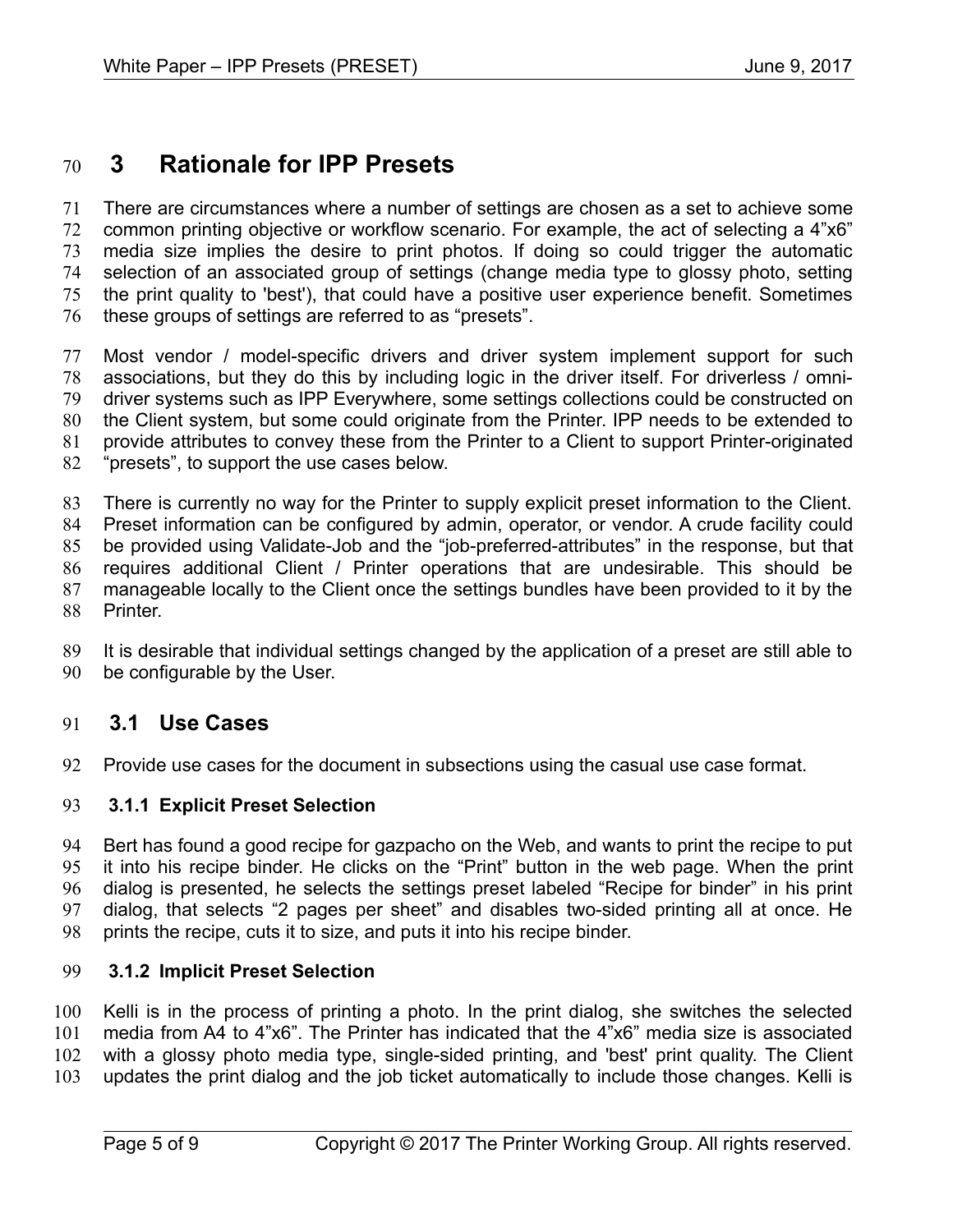pleased that these choices were made automatically by her system, saving her time and effort. 104 105

#### <span id="page-5-4"></span> **3.2 Exceptions** 106

There are no exceptions. 107

#### <span id="page-5-3"></span> **3.3 Out of Scope** 108

- The following are considered out of scope for this document: 109
- 1. User presentation of these options 110
- 2. Changes to the core IPP specifications 111

#### <span id="page-5-2"></span> **3.4 Design Requirements** 112

The design requirements for this document are: 113

- 1. Define new IPP attributes to specify groups of attributes and attribute values that will be applied as a group when either a particular attribute value is chosen. 114 115
- 2. Support the specification of a "trigger" attribute value in the group, to support implicit group selection. 116 117
- 3. Support the specification of a "label" or "label key" in the group, to support explicit group selection via a name presented to the user, that might be localized. 118 119 120
- 4. Register all attributes and operations with IANA 121

# <span id="page-5-1"></span> **4 Technical Solutions/Approaches** 122

This specification defines the following: an IPP attribute that creates an association between a set of Job Template attribute names and values (a "preset"); define ancillary member attributes to uniquely identify each preset set and allow a Client to support explicit named selection of a set; and also define a mechanism that a Client can use to cause an implicit selection of a preset set. 123 124 125 126 127

#### <span id="page-5-0"></span> **4.1 "job-presets-supported" (1setOf collection)** 128

The "job-presets-supported" attribute provides a set of collections, where each collection consists of a "preset-key (keyword | name(MAX))" attribute and a group of attribute names and values, to be applied all at once by the Client. Each "preset-key" MUST be unique within a "job-presets-supported" attribute, so that a particular preset can be unambiguously referenced by that "preset-key". A localized string label for "preset-key" suitable for User presentation SHOULD be made available by the Printer. A Client can acquire the label by 129 130 131 132 133 134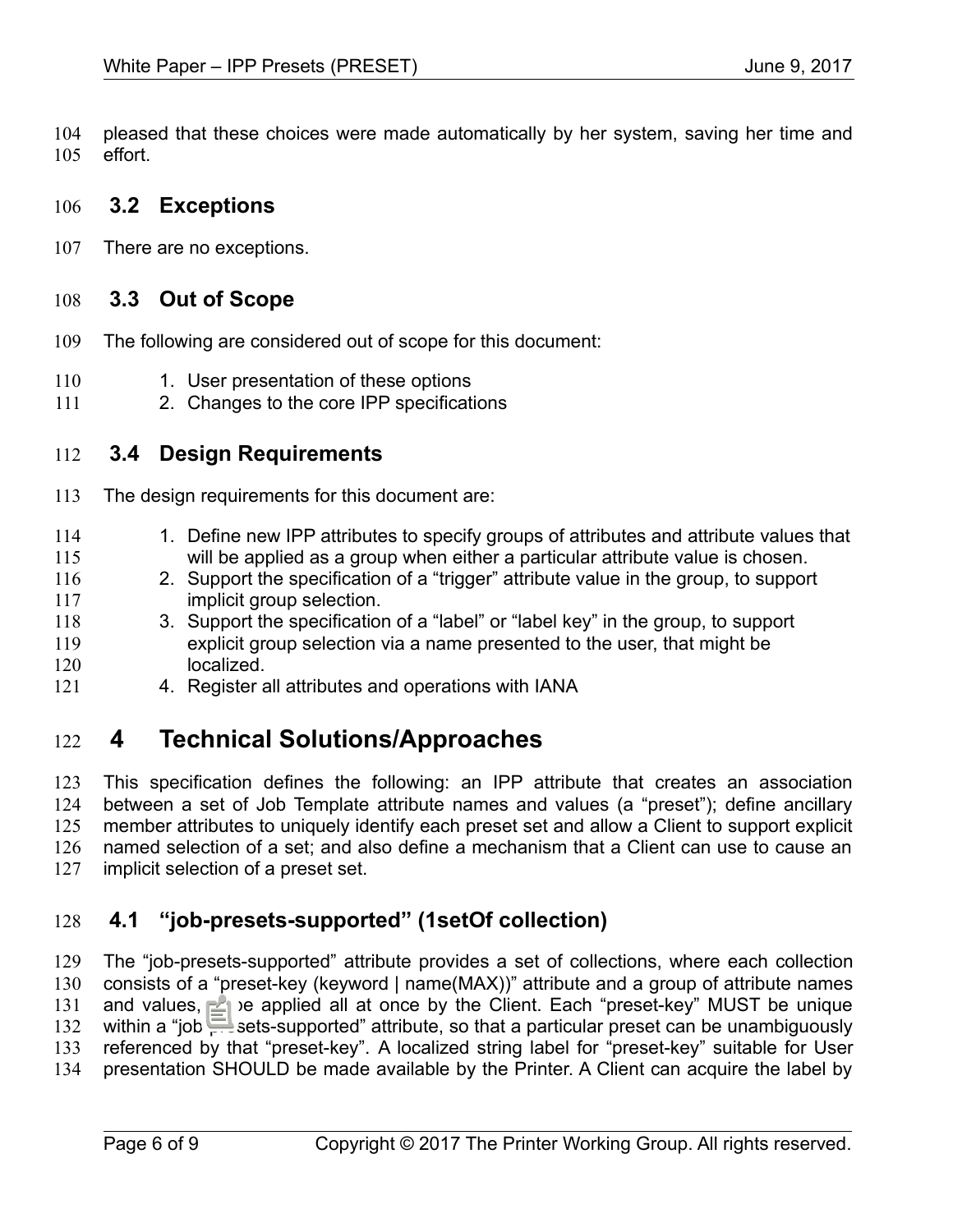using the value of "preset-key" as the lookup key in the strings catalog provided at the URL specified by "printer-strings-uri" [\[PWG5100.13\].](#page-6-6) 135 136

The attribute names and values MUST be supported by the Printer and be listed in its Printer Description attributes. The set of attribute values MUST NOT be in conflict with one another as described by a constraint in "job-constraints-supported". 137 138 139

A Printer MUST support the "job-presets-supported" attribute if it supports the "job-triggerssupported" attribute. 140 141

### <span id="page-6-3"></span> **4.2 "job-triggers-supported" (1setOf collection)** 142

The "job-triggers-supported" attribute provides a set of collections, where each collection contains a "preset-key (keyword | name(MAX))" member attribute, along with an attribute name and value. A Client, upon detecting that that attribute has acquired that particular value, may respond by selecting the settings in the preset in "job-presets-supported" that has the matching "preset-key" value. 143 144 145 146 147

A Printer MAY support the "job-triggers-supported" attribute if it supports the "job-presetssupported" attribute. 148 149

# <span id="page-6-2"></span> **5 Internationalization Considerations** 150

For interoperability and basic support for multiple languages, implementations use the Universal Character Set (UCS) Transformation Format -- 8 bit (UTF-8) [\[RFC3629\]](#page-7-5) encoding of Unicode [\[UNICODE\]](#page-7-4) [\[ISO10646\]](#page-6-5) and the Unicode Format for Network Interchange [\[RFC5198\].](#page-7-3) 151 152 153 154

# <span id="page-6-1"></span> **6 Security Considerations** 155

There are no security considerations specific to this system other than those already defined in IPP/1.1 [\[RFC8011\]](#page-7-2) and IPP/2.[0\[PWG5100.12\].](#page-6-4) 156 157

## <span id="page-6-0"></span> **7 References** 158

<span id="page-6-6"></span><span id="page-6-5"></span><span id="page-6-4"></span>

| 159<br>160        | [ISO10646]   | "Information technology -- Universal Coded Character Set (UCS)",<br>ISO/IEC 10646:2011                                                                                             |
|-------------------|--------------|------------------------------------------------------------------------------------------------------------------------------------------------------------------------------------|
| 161<br>162<br>163 | [PWG5100.12] | R. Bergman, H. Lewis, I. McDonald, M. Sweet, "IPP/2.0 Second"<br>Edition", PWG 5100.12-2011, February 2011,<br>http://ftp.pwg.org/pub/pwg/candidates/cs-ipp20-20110214-5100.12.pdf |
| 164<br>165        | [PWG5100.13] | M. Sweet, I. McDonald, P. Zehler, "IPP: Job and Printer Extensions -<br>Set 3 (JPS3)", PWG 5100.13-2012, July 2012,                                                                |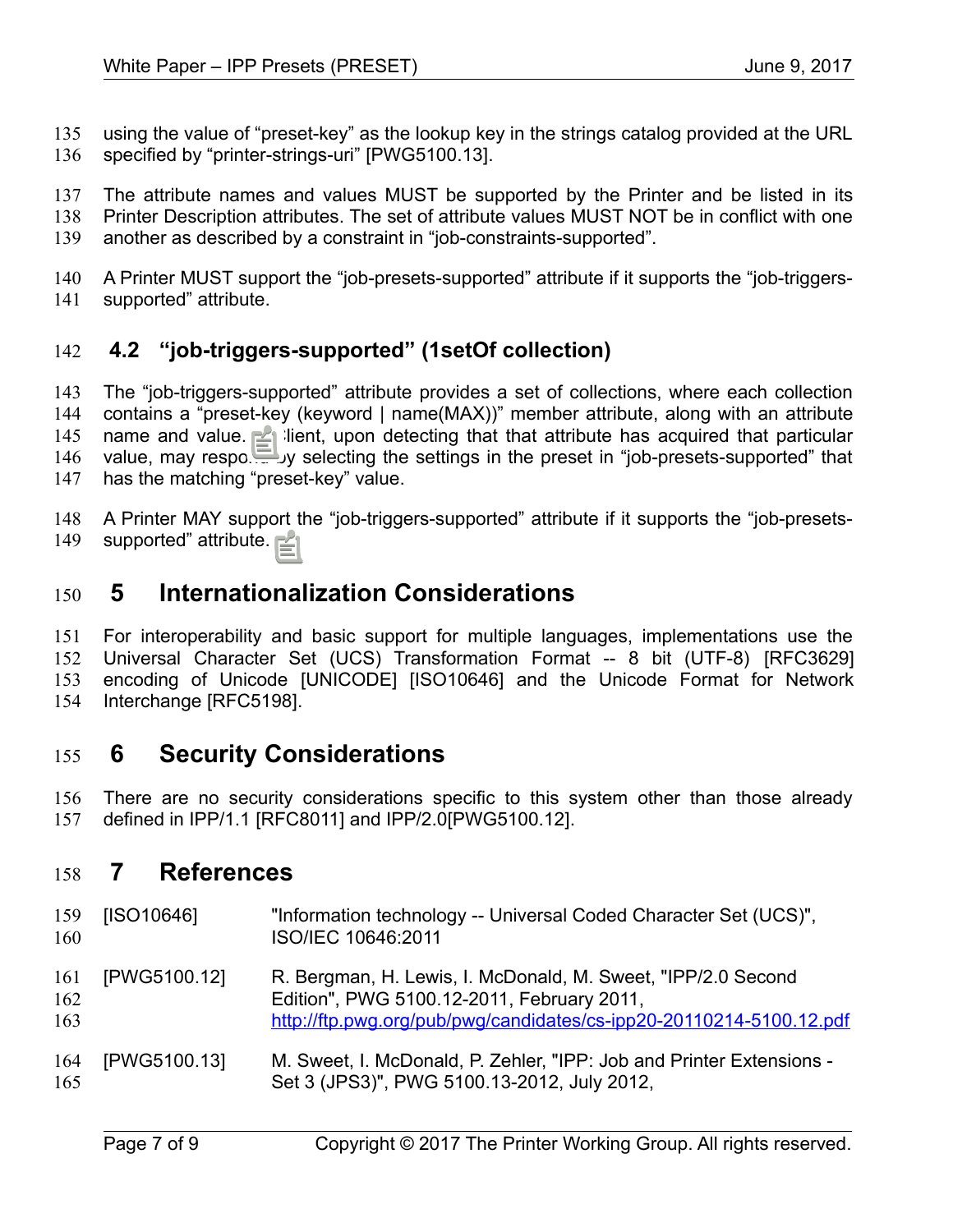<span id="page-7-5"></span><span id="page-7-3"></span><span id="page-7-1"></span>

| 166<br>167        |              | http://ftp.pwg.org/pub/pwg/candidates/cs-ippjobprinterext3v10-<br>20120727-5100.13.pdf                                                                        |
|-------------------|--------------|---------------------------------------------------------------------------------------------------------------------------------------------------------------|
| 168<br>169<br>170 | [PWG5100.19] | S. Kennedy, "IPP Implementor's Guide v2.0", PWG 5100.19-2015,<br>August 2015, http://ftp.pwg.org/pub/pwg/candidates/cs-ippig20-<br>20150821-5100.19.pdf       |
| 171<br>172        | [RFC2817]    | R. Khare, S. Lawrence, "Upgrading to TLS Within HTTP/1.1", RFC<br>2817, May 2000, https://www.ietf.org/rfc/rfc2817.txt                                        |
| 173<br>174        | [RFC3629]    | F. Yergeau, "UTF-8, a transformation format of ISO 10646", RFC<br>3629, November 2003, https://www.ietf.org/rfc/rfc3629.txt                                   |
| 175<br>176        | [RFC5198]    | J. Klensin, M. Padlipsky, "Unicode Format for Network Interchange",<br>RFC 5198, March 2008, https://www.ietf.org/rfc/rfc5198.txt                             |
| 177<br>178<br>179 | [RFC7230]    | R. Fielding, J. Reschke, "Hypertext Transfer Protocol (HTTP/1.1):<br>Message Syntax and Routing", RFC 7230, June 2014,<br>http://www.ietf.org/rfc/rfc7230.txt |
| 180<br>181<br>182 | [RFC8010]    | M. Sweet, I. McDonald, "Internet Printing Protocol/1.1: Encoding and<br>Transport", RFC 8010, January 2017,<br>https://www.ietf.org/rfc/rfc8010.txt           |
| 183<br>184<br>185 | [RFC8011]    | M. Sweet, I. McDonald, "Internet Printing Protocol/1.1: Model and<br>Semantics", RFC 8011, January 2017,<br>https://www.ietf.org/rfc/rfc8011.txt              |
| 186<br>187<br>188 | [UNICODE]    | The Unicode Consortium, "The Unicode Standard, Version 6.2.0",<br>ISBN 978-1-936213-07-8, September 2012,<br>http://www.unicode.org/versions/Unicode6.2.0/    |

# <span id="page-7-4"></span><span id="page-7-2"></span><span id="page-7-0"></span> **8 Authors' Addresses** 189

- Primary authors (using Address style): 190
- Smith Kennedy 191
- 11311 Chinden Blvd. 192
- Boise, Idaho 83714 193
- smith.kennedy@hp.com 194
- The authors would also like to thank the following individuals for their contributions to this standard: 195 196
- Ira McDonald High North 197
- Mike Sweet Apple Inc. 198